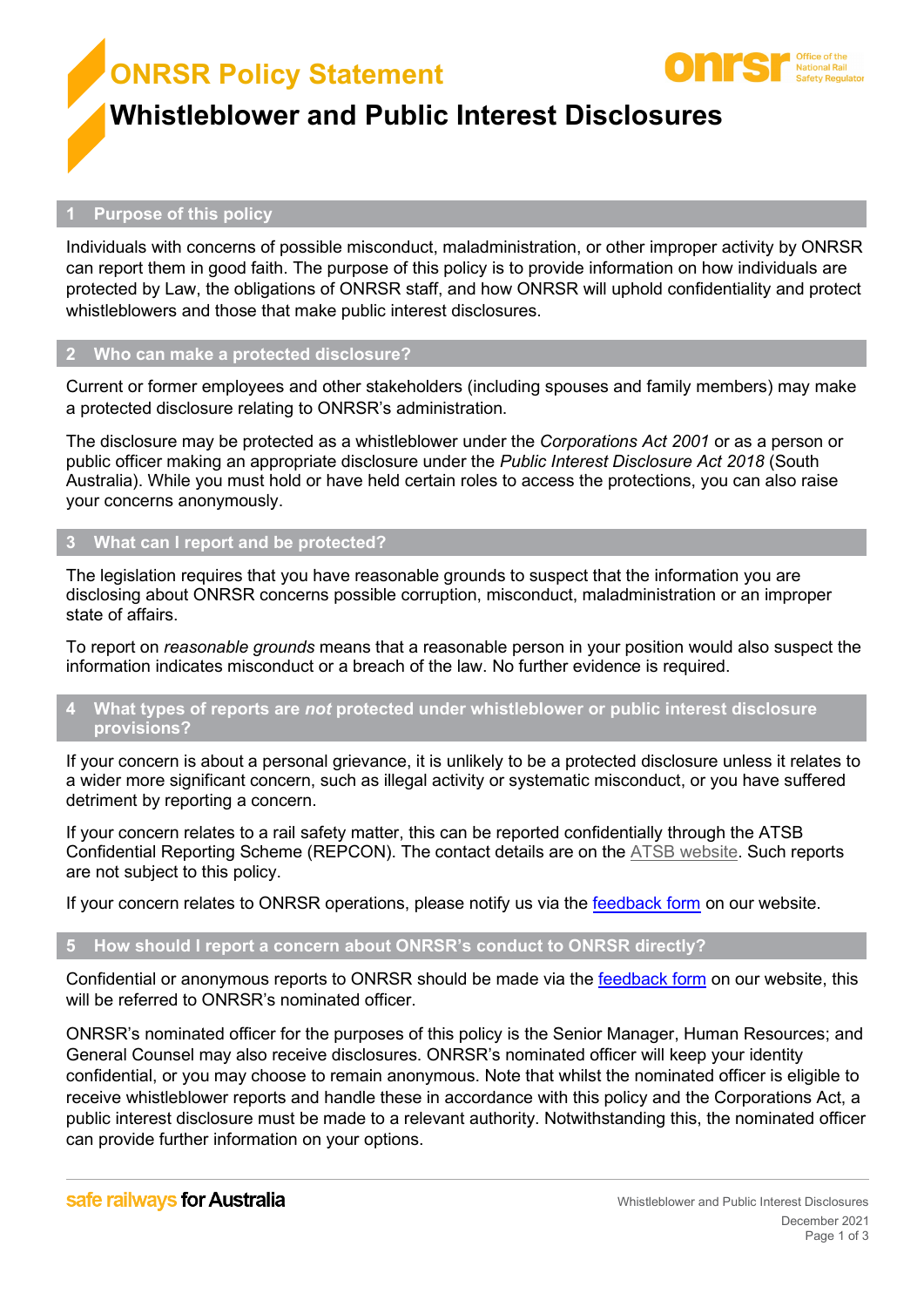Any staff member who receives a potential report of misconduct, maladministration or other improper activity by ONRSR should refer the person to the nominated officer, or an Executive Director if appropriate. If that staff member knows your identity, they must not share this, or any information that may lead to your identity being disclosed.

## **6 How will I be protected?**

Legislation protects persons who have been determined to be whistleblowers and, in some circumstances, where persons make a public interest disclosure.

ONRSR will uphold the protections, which include:

- $\triangleright$  confidentiality of identity; and
- $\triangleright$  prohibition to cause detriment and victimisation

The nominated officer will assess the circumstances and risks to the individual and make any necessary changes to protect them from detriment. For a current employee, this may include such things as a change in work location, access to counselling support, or taking extended leave (for example). The nominated officer will act as your first point of contact and support on behalf of ONRSR. Notwithstanding this, you are encouraged to seek independent advice for more information on your rights and protections.

## **7 How will ONRSR investigate my concerns?**

The nominated officer will assess whether the disclosure qualifies for protection as a whistleblower and whether a formal investigation is required, or another action is more appropriate. As part of the assessment, the nominated officer may need to speak with you for the purposes of obtaining further information. If an investigation is required, the nominated officer will determine:

- $\triangleright$  the nature and scope of the investigation;
- $\triangleright$  the person(s) within and/or outside of ONRSR that should lead the investigation;
- $\triangleright$  the nature of any technical, financial or legal advice that may be required to support the investigation; and
- $\triangleright$  the timeframe for the investigation.

The nominated officer is required to keep any information that may lead to your identification confidential and will establish secure record-keeping and a process for contacting you.

It you have chosen to keep your identity anonymous, arrangements for contacting you may be accommodated if possible, for example, through a third party. If, as part of the assessment it has been determined that your identity is reasonably necessary to investigate the disclosure, the nominated officer will advise you of the reasons why, who and how your details may be disclosed prior to commencing the investigation. If you do not consent, ONRSR will investigate as best as it can but it may be limited to a general review of the subject matter or work area.

The purpose of the investigation is to determine whether there is enough evidence to substantiate or refute the matters reported. The investigation will be undertaken objectively and independently of the person or team at the subject of the disclosure. Staff members of ONRSR who participate in investigations conducted in accordance with this policy will be bound by confidentiality requirements. Additionally, to ensure procedural fairness, allegations that relate to the conduct of an ONRSR staff member(s) will be put to them as part of the investigation process to afford an opportunity to respond. In these circumstances staff members will also be bound by confidentiality. Any person at the subject of the disclosure will be treated fairly and will be notified of the outcome of the investigation including a summary of findings.

ONRSR will aim to complete the investigation within 90 days of notification, however this may vary depending on the scope, nature and availability of those required as part of the investigation. The nominated officer will notify you when the investigation has concluded.